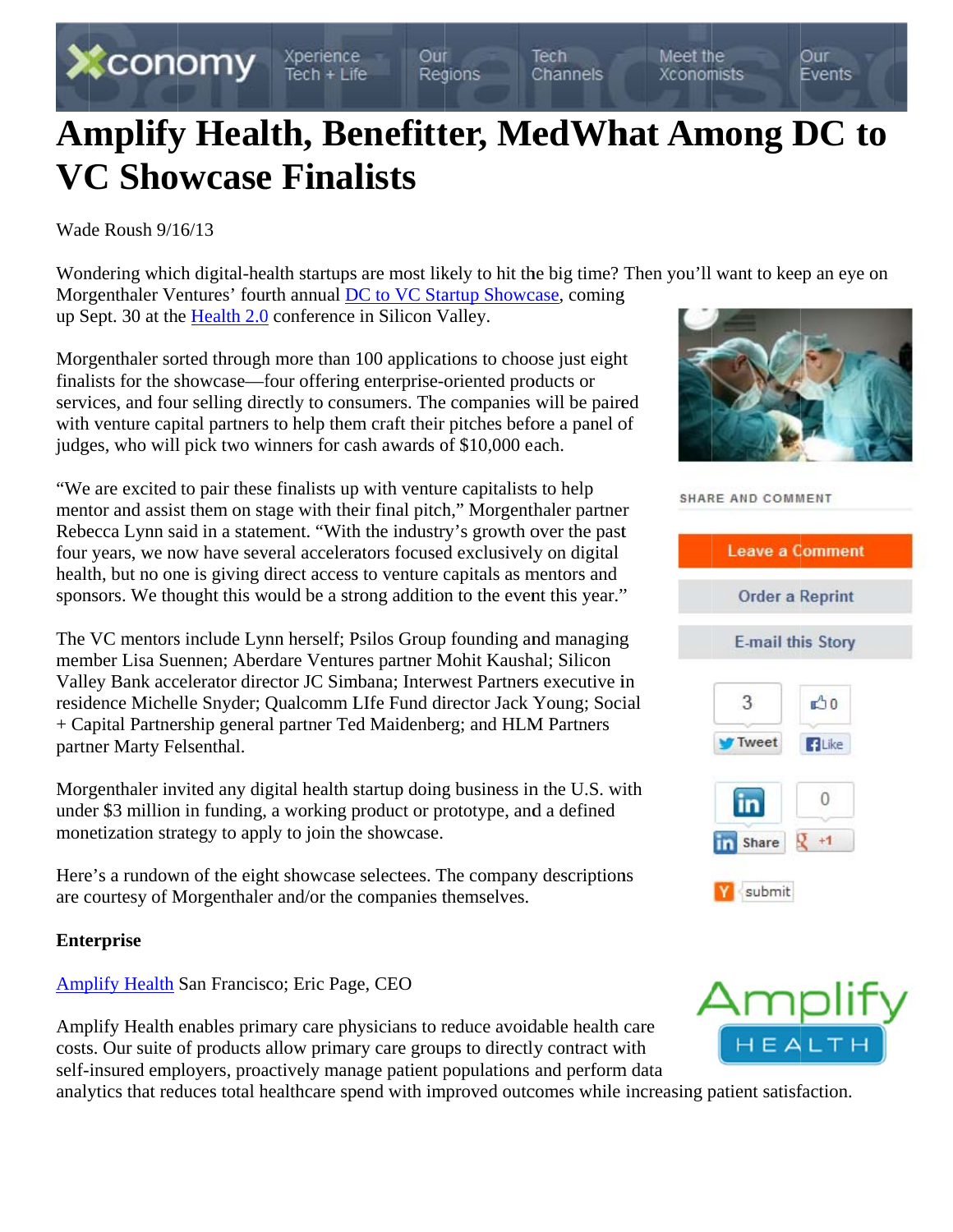# Benefitter San Francisco; Brian Poger, Founder & CEO

Benefitter helps employers and employees confidently navigate the evolving healthcare reform legislation. We work closely with agents,

brokers and consultants to deliver straightforward software-as-a-service (Saas) solutions to employers and employees. For example, Benefitter ReformCommunicator helps U.S. employers meet the October 1, 2013 Department of Labor (DOL) deadline under the updated Fair Labor Standards Act (FSLA). In addition to providing required notices to employees of coverage options, Benefitter helps uninsured employees understand their options and enroll in coverage within the state health insurance marketplaces. Benefitter is funded in part by Kleiner Perkins Caufield & Byers, Mohr Davidow Ventures, Aberdare Ventures, and Mayo Clinic.

Qualaris Pittsburgh, PA; James Wolfe, Founder & CEO

Qualaris Healthcare Solutions, Inc. is a health information technology company whose patient safety software helps hospitals to reduce hospital acquired conditions, such as infections, falls, and other adverse events.

Qualaris enables hospitals to measure compliance with best practices in patient safety, analyze enterprise compliance data, and use communications for improvement. Qualaris offers a web and mobile-based software service with simple setup and no in-house IT staff requirements.

DaisyBill New York; Catherine Montgomery, Founder & CEO

DaisyBill is a SaaS-based revenue cycle management tool for providers to electronically submit and manage workers' compensation medical bills. It tracks bills, payments, patterns, and compliance and offers granular data. DaisyBill makes sure that providers get paid while taking away the opportunities for bad behavior on the part of providers, billing staff and insurers. DaisyBill makes workers' comp a win-win for all stakeholders and is one of the first companies that can electronically submit workers' comp bills. This turns a losing proposition - getting paid for treating injured workers – into a much easier, more transparent and actually profitable part of a medical practice.

#### **Consumer**

**OMSignal** Montreal, Canada; Stephane Marceau, Founder & CEO

OMsignal has developed a revolutionary line of bio-sensing clothing (designed for everyday wear) that connect seamlessly with mobile devices. Through the garments, physiological signals are read from the body, filtered and interpreted to deliver useful information and actionable insights to consumers and health practitioners and to researchers in a variety of human

related fields of research. The information and insights derived from OMsignal include ECG, activity and respiration rhythms as well as a measure of tension levels or "emotive" states. Current applications span medical and consumer markets to include arrhythmia detection, chronic condition management and personal wellness.





Qualaris

Healthcare Solutions, Inc.



Our

Events



Our Regions Tech Channels

Meet the Xconomists